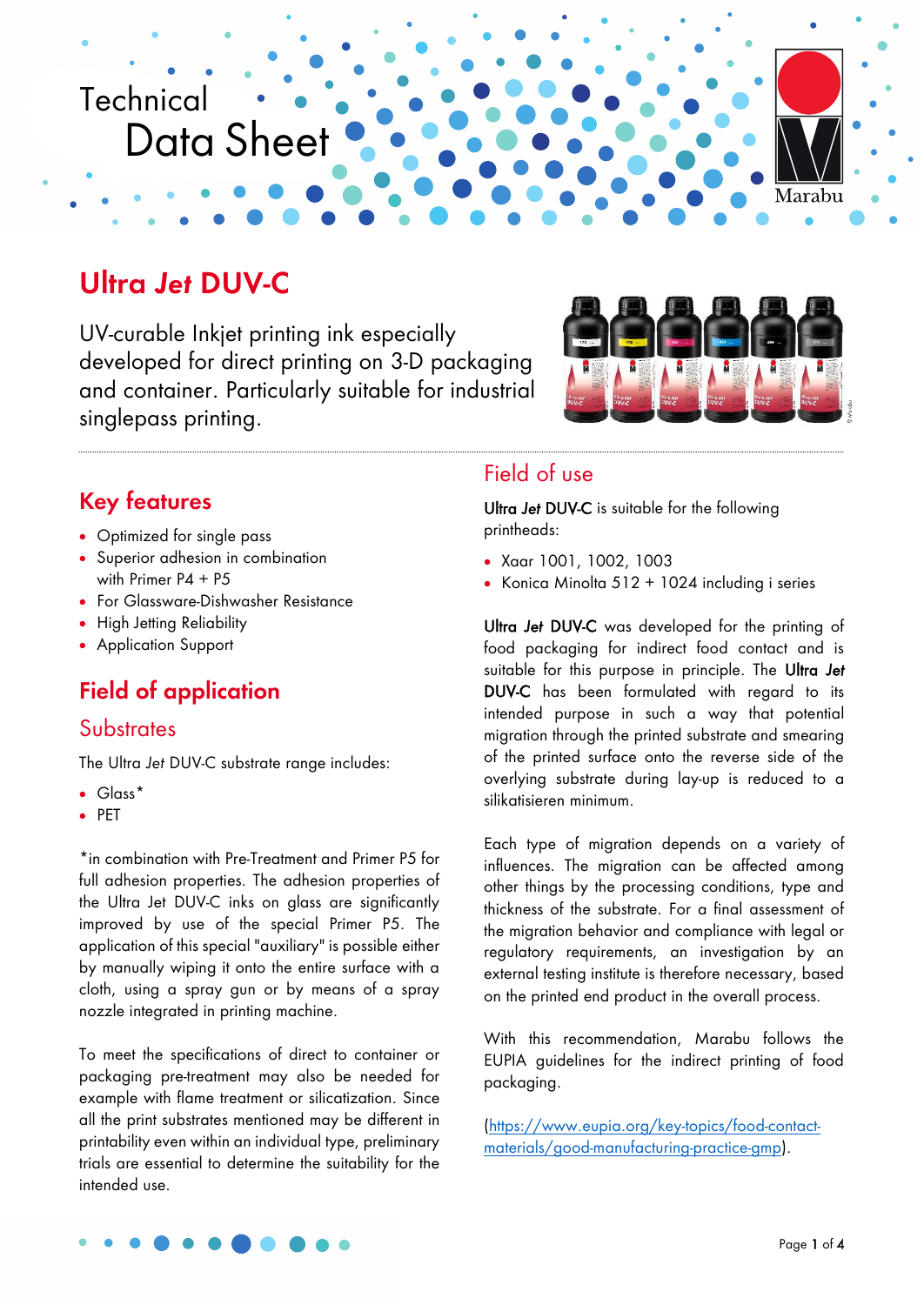

No experience is available on the use of **Ultra Jet DUV-C** in the printing of food packaging with direct food contact and therefore no recommendation can be made.

### **Ink properties**

### **Curing**

Ultra *Jet* DUV-C ink series includes products that require different curing methods. The Cyan, Magenta, Yellow, Black and White are optimized for LED curing and pinning that is necessary in single-pass industrial printing. The best curing is achieved with 395 or 385 nm LED lamps. For the varnish a UV medium pressure mercury lamp is needed.

To achieve the final resistance that is required by some industrial applications Ultra *Jet* DUV-C should be cured with a medium pressure mercury lamp.

Ultra *Jet* DUV-C is a post-curing UV ink which will achieve its final adhesion and resistances after 24 hours.

The curing of the ink and varnish is generally dependent upon the kind of UV-curing unit, number, age and power of the UV-lamps. The curing depends on the printed ink film thickness, colour shade, substrate in use, as well as the printing speed, too.

#### Fade resistance

Only pigments of high fade resistance are used for the **Ultra** *Jet* **DUV-C** range. All basic shades are suited for at least 2-year vertical outdoor exposure, referred to the middle European climate and suitable substrates.

## Colour Range

#### **Basic Shades**

- 170 White
- 171 White (pinning optimized)
- 428 Yellow
- 439 Magenta
- 459 Cyan
- 488 Black (pinning optimized)
- 489 Black
- 910 Varnish
- 911 Prevarnish

### **Auxiliaries**

#### **DI-UR Cleaner DI-UR 3 Cleaner P 2 Primer**

For the ink changeover, it is recommended to use DI-UR for all ink-carrying components of the ink system. This cleaner has been chemically adjusted to the ink.

DI-UR 3 can be used for cleaning print heads and other ink-carrying components and should be used if any parts need to be soaked for a while. This cleaner has been chemically adjusted to the ink. Thanks to its higher viscosity, it is especially developed for printers with automatic cleaning units.

The use of the special primer P 5 significantly improves the adhesion properties of UV-curing inks (screen printing and digital printing) on glass. The application is possible by manual wiping or with the help of spraying systems.

#### Shelf Life

**The shelf life for an unopened ink container if stored in a dark room at a temperature of 15 - 25°C is:** 

- 9 months for 170, 171, 488, 910 and 911
- 12 months for 428, 439, 459 and 489

The ambient temperature may fall below this value only once for max. 2-3 days. Under different conditions, particularly other storage temperatures, the shelf life will be reduced. In such cases, the warranty given by Marabu expires.

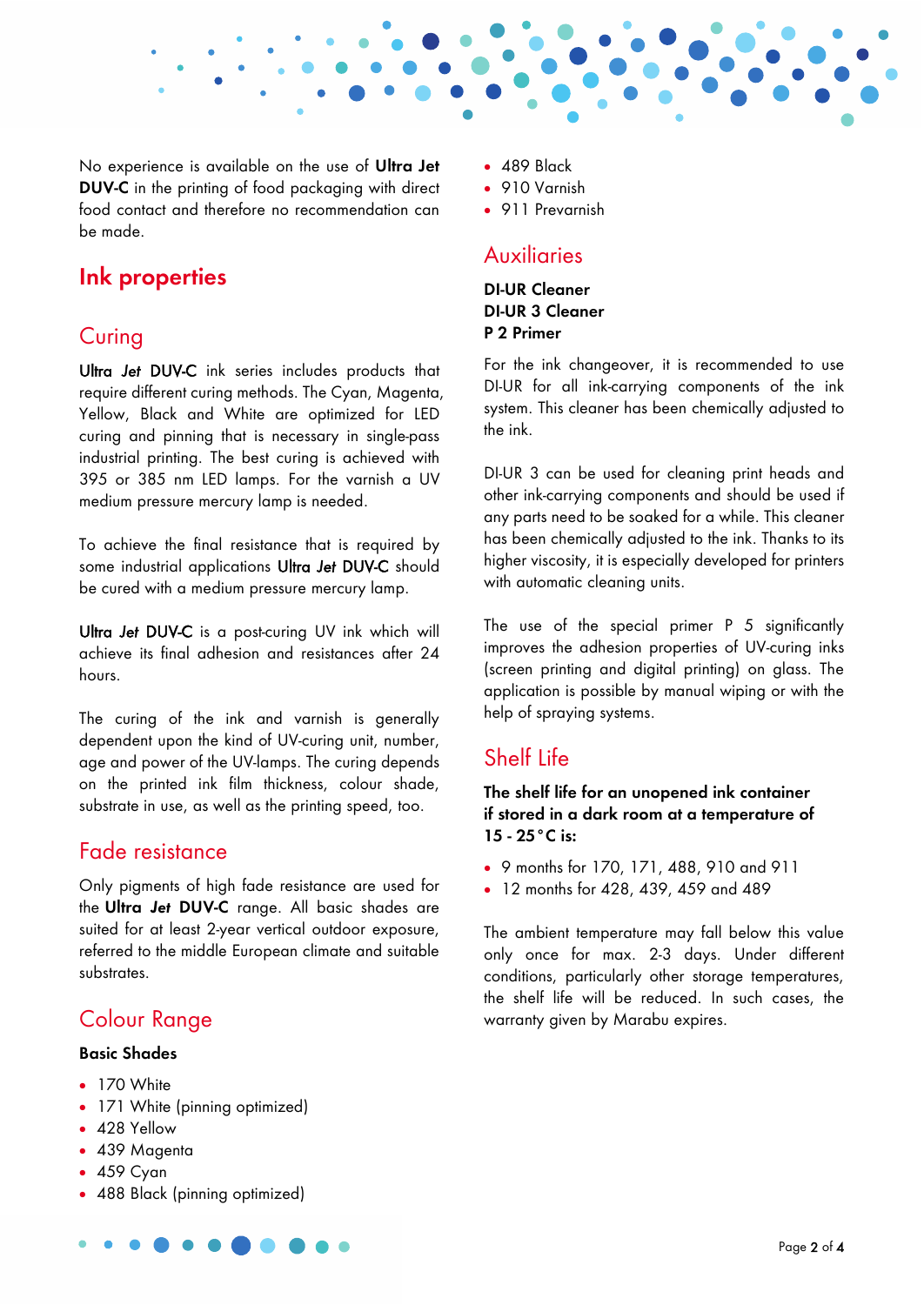

## **Change-Over**

Before changing over to **Ultra** *Jet* **DUV-C** it is generally recommended to completely drain the ink system before rinsing all ink-carrying components with cleaner DI-UR.



Depending on the current ink type and your colour match requirements there are three different options for a changeover:

- Switch & Print = full chemical and colour compatibility
- Switch & Swap = Flushing is required
- Switch & Match = Colour profiling is required for the best colour match

#### **Please contact Marabu to confirm the necessary process for your printer**